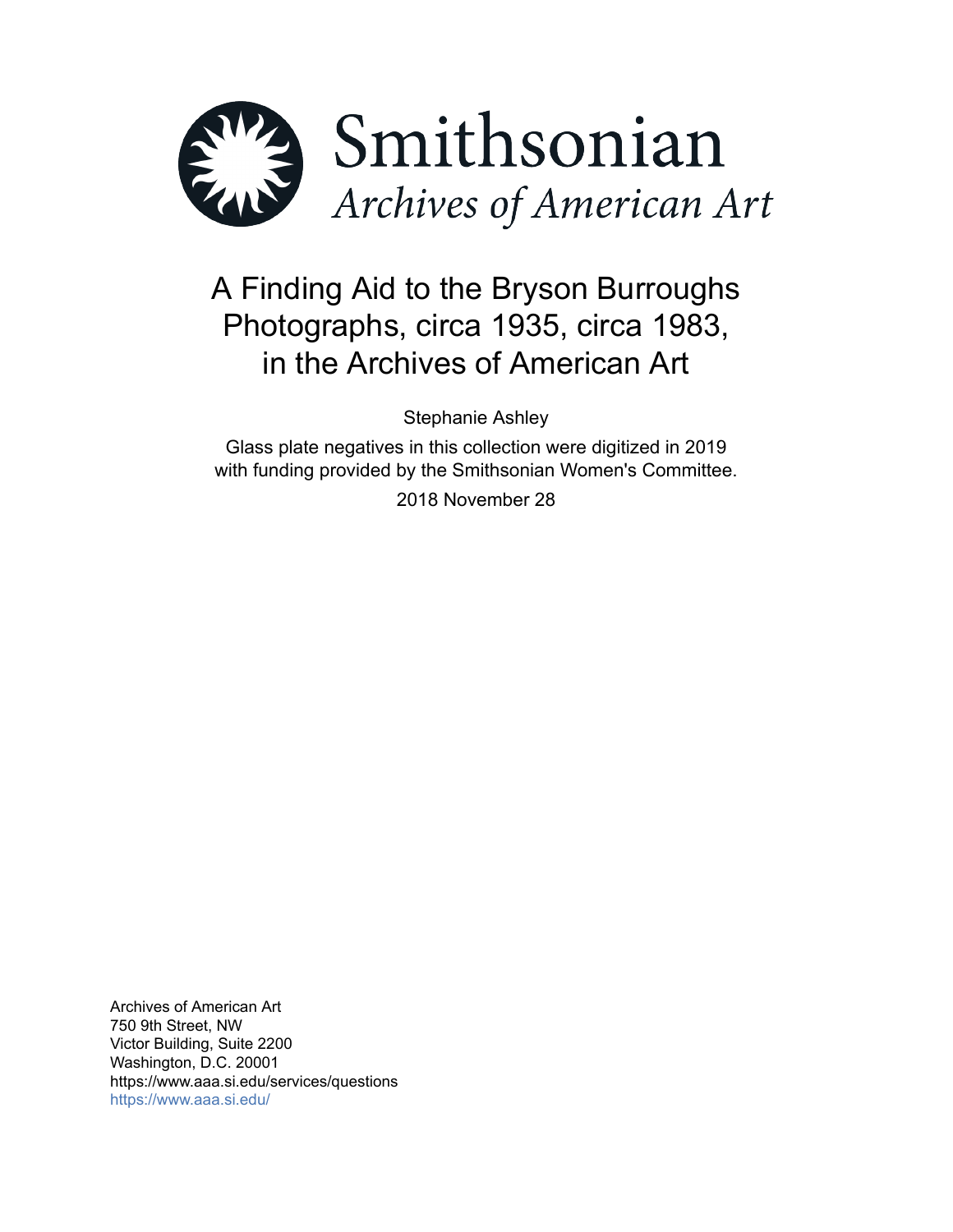## **Table of Contents**

<span id="page-1-0"></span>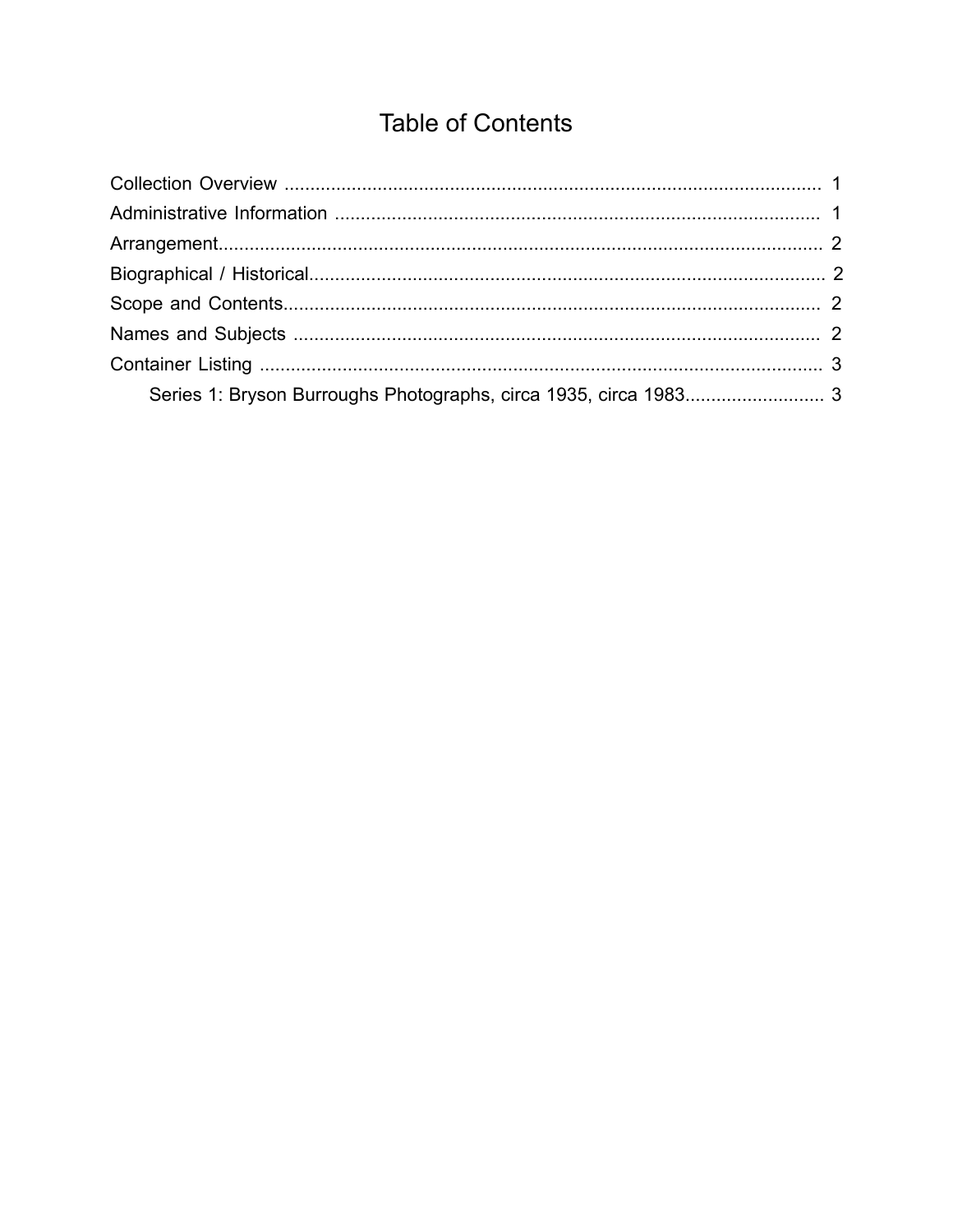## <span id="page-2-0"></span>**Collection Overview**

| <b>Repository:</b> | Archives of American Art                                                                                                                                                                                                          |
|--------------------|-----------------------------------------------------------------------------------------------------------------------------------------------------------------------------------------------------------------------------------|
| Title:             | Bryson Burroughs photographs                                                                                                                                                                                                      |
| Date:              | circa 1935<br>circa 1983                                                                                                                                                                                                          |
| Identifier:        | AAA.burrbrys                                                                                                                                                                                                                      |
| Creator:           | Burroughs, Bryson, 1869-1934                                                                                                                                                                                                      |
| Extent:            | 0.6 Linear feet                                                                                                                                                                                                                   |
| Language:          | English.                                                                                                                                                                                                                          |
| Summary:           | Bryson Burroughs photographs of artwork measure 0.6 linear feet<br>and date from circa 1935 and circa 1983. The collection consists of<br>glass plate negatives and copy prints of artwork, primarily paintings, by<br>Burroughs. |

## <span id="page-2-1"></span>**Administrative Information**

#### Acquisition Information

The collection was donated to the Archives of America Art in 1983 by the Metropolitan Museum of Art via John K. Howat.

#### Processing Information

Copy prints of the glass plates were made at some point after donation of the collection. The glass plate negatives were re-housed in 2015 with a grant from the Smithsonian Collections Care and Preservation Fund. The collection was processed and a finding aid written by Stephanie Ashley in 2018.

#### Preferred Citation

Bryson Burroughs papers, circa 1935, circa 1983. Archives of American Art, Smithsonian Institution.

#### **Restrictions**

Use of original papers requires an appointment and is limited to the Archives' Washington, D.C., Research Center.

#### Terms of Use

The Archives of American Art makes its archival collections available for non-commercial, educational and personal use unless restricted by copyright and/or donor restrictions, including but not limited to access and publication restrictions. AAA makes no representations concerning such rights and restrictions and it is the user's responsibility to determine whether rights or restrictions exist and to obtain any necessary permission to access, use, reproduce and publish the collections. Please refer to the [Smithsonian's](https://www.si.edu/termsofuse) Terms of Use for additional information.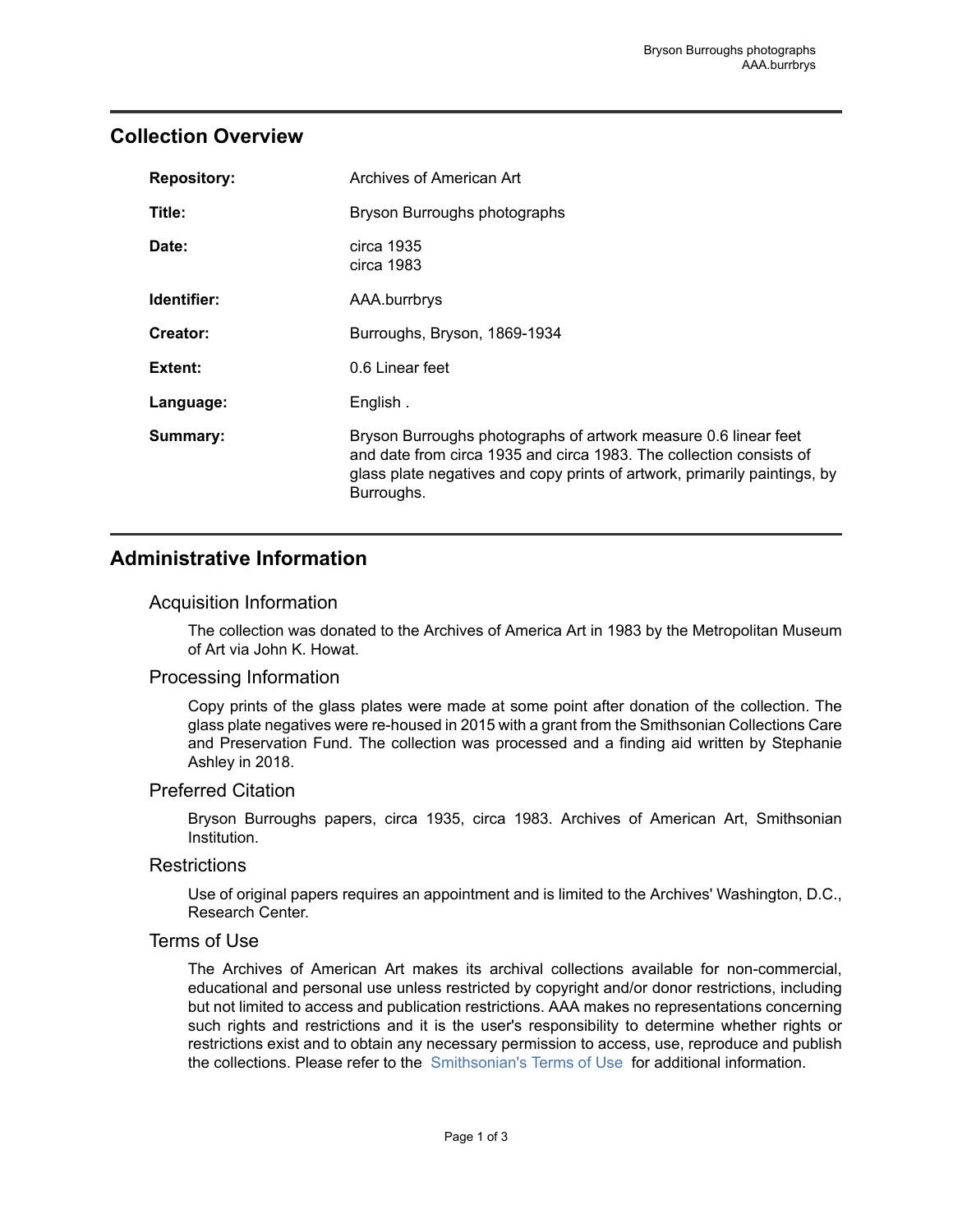## <span id="page-3-1"></span>**Biographical / Historical**

New York painter and museum curator Bryson Burroughs (1869-1934), studied at the Art Students League in New York and at the Académie Julian in Paris. Later, he became an associate, then a full member, of the National Academy of Design in New York. From 1909 to 1934 he was the Curator of Paintings at The Metropolitan Museum of Art in New York. A memorial exhibition for Burroughs was held at the museum in 1935.

## <span id="page-3-2"></span>**Scope and Contents**

Bryson Burroughs photographs of artwork measure 0.6 linear feet and date from circa 1935 and circa 1983. The collection consists of glass plate negatives and copy prints of artwork, primarily paintings, by Burroughs. The glass plates were possibly made for the memorial exhibition for Burroughs held at The Metropolitan Museum of Art in 1935.

## <span id="page-3-0"></span>**Arrangement**

The collection is arranged as one series.

• Series 1: Bryson Burroughs Photographs, circa 1935, circa 1983 (0.43 linear feet; Box 1, MMs)

## <span id="page-3-3"></span>Names and Subject Terms

This collection is indexed in the online catalog of the Smithsonian Institution under the following terms:

Names:

Metropolitan Museum of Art (New York, N.Y.)

Occupations:

Art museum curators -- New York (State) -- New York Painters -- New York (State) -- New York